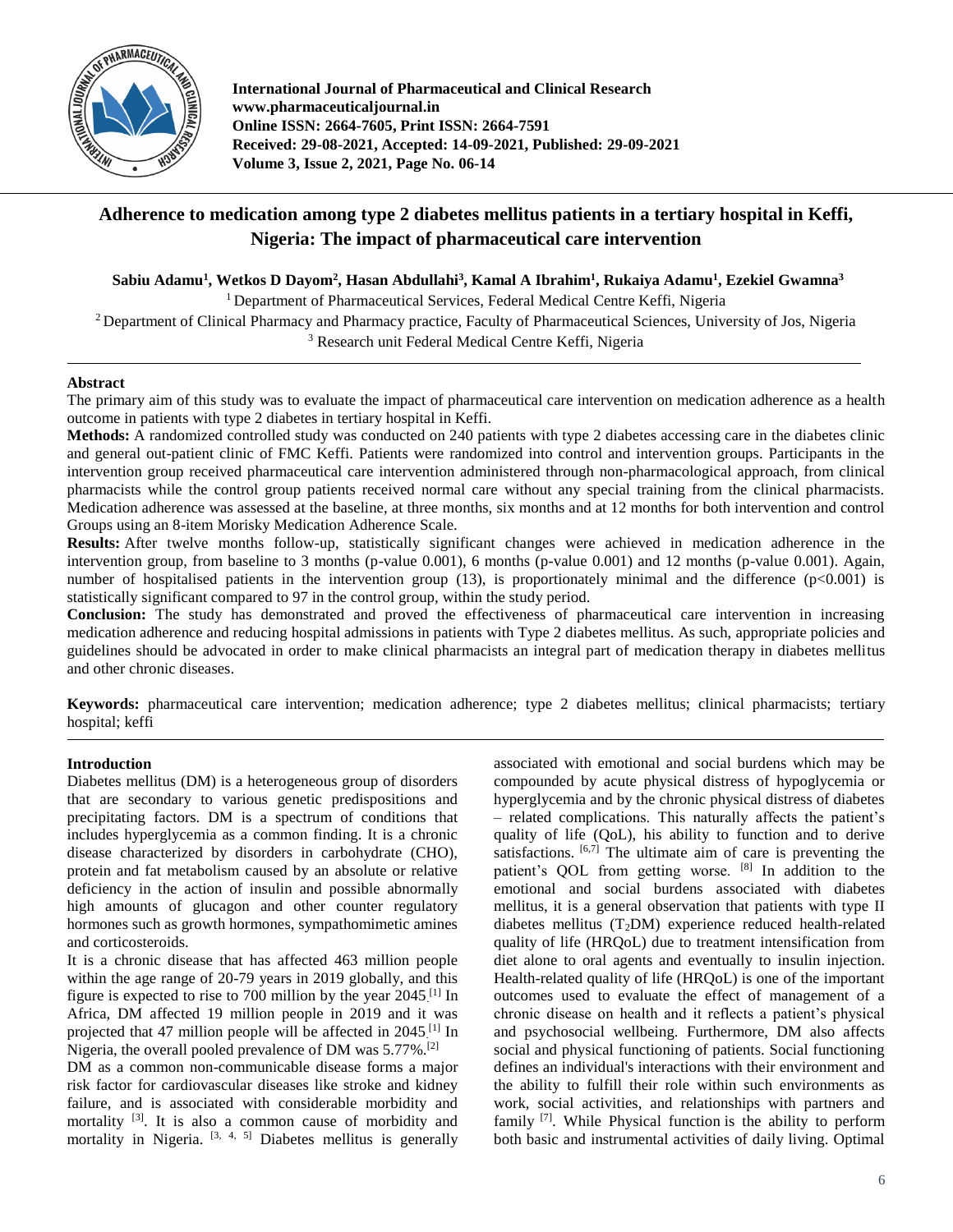glycaemic control goes a long way to retain normal physical functioning.

Another devastating effect of DM is on the economy. It imposes a huge burden on individuals, communities and healthcare systems with estimated direct cost accounting for 2.5% to 15% of health care budget depending on prevalence and available treatment.<sup>[8,9]</sup> The economic burden is as high as 45% in Nigeria.<sup>[10]</sup>

Physical exercise is beneficial for health in any domain (recreation, transportation and so on) and is recommended by the WHO. [11] Exercise has clinical benefits, such as improved insulin sensitivity, reductions in glycosylated hemoglobin (HbA1C) and increased peak oxygen consumption  $(PO<sub>2</sub> peak)$ which are definitely preventive toward diabetes.

Non-adherence to treatment regimen is a prevalent problem of patients with chronic disorders. About half of the patients with a chronic disease have problems following their prescribed regimen to the extent that they are unable to obtain Optimum Clinical Benefit. Adherence to Treatment is a process that begins with alertness about the disease and has to end with staying in treatment [12]. Adherence to medications for chronic diseases has continued to remain low due to various factors [13] In discussing adherence problems in chronic diseases, the following should be noted:

- Poor Adherence to treatment of chronic diseases is a worldwide problem of high magnitude.
- **The impact of poor adherence grows as the burden of** chronic diseases increases worldwide.
- Better adherence can produce better health outcomes and limit healthcare expenditures.
- Patient-tailored interventions are necessary.
- The family, the community, and patient's organizations are key to improving adherence.
- A multidisciplinary approach towards adherence is needed.

Adherence, according to  $[14]$  is defined as the extent to which patients are able to follow the recommendations for prescribed treatments. Non-adherence can occur at different stages of their treatment. These include:

- a. Not starting the treatment at all,
- b. Decision not to fill their prescription in the Pharmacy
- c. Taking the wrong dose
- d. Discontinuing the treatment earlier than the last date.

Other Key factors that result in poor medication adherence include:

- **a. Perceived Treatment Efficacy:** The more firmly the patients believe that the prescribed medication is not really necessary the more non-adherent they are likely to be.
- **b. Hypoglycaemia:** Patients choose to be non-adherent in order to keep their blood glucose levels in a higher range where hypoglycaemic events will be less likely.
- **c. Treatment Complexity and Convenience:** Medication adherence and persistence is more challenging when the treatment itself is perceived to be more difficult.
- **d. Physician Trust:** Adherence is poor if there is perceived distrust.

# **Statement of the Problem**

At the moment, the magnitude of the problem of diabetes is such that one in ten adults have diabetes; one in three have prediabetes and even a greater number of people remained undiagnosed or are at the pre-diabetic stage. $[15]$ 

Another disturbing problem is that the risk of developing Coronary Heart Disease and stroke in patients with DM is 2-4 times higher than in normal subjects [16] and patients with DM have increased risk of Stroke and Stroke-related dementia. [17] Furthermore, adults with DM have a 50% higher risk of death from any cause than adults without diabetes, in addition to risk for myriad complications. [18] DM accounted for an estimated 4 million deaths globally among people between 20–79 years old. [4, 5, 6]

Another significant problem associated to DM is the neuropathic complication which affects the feet and nerves resulting in various forms of abnormalities such as blindness, sexual dysfunction and amputation. This autonomic neuropathy associated with DM accounts for a high rate of erectile dysfunction in men [19] and accounts for about 80% of amputations. [20]

# **Justification of the Study**

Among patients with chronic illness, approximately 50% do not take medications as prescribed.[21]. This translates to poor adherence to medication which leads to the devastating microvascular and macrovascular complications associated with DM which have become public health challenge. The health outcomes for patients with diabetes who fail to adhere do appear to be suboptimal and blindness, renal failure, lower–extremity amputations, ischemic heart disease and stroke are common in these patients.[22]

Therefore, there is need for an intensive intervention program to monitor its progression with outcomes that are measurable through PCI. Pharmaceutical care intervention (PCI) has been reported to be associated with reduced mortality, morbidity and increased health related quality of life. [23]

#### **Aim**

The study aims to evaluate the impact of pharmaceutical care intervention (PCI) on medication adherence in patients with type 2 diabetes mellitus

# **Method**

Figure 1 represents the flow of participants within the study period of 12 months. Initially, 260 patients with Type 2 diabetes mellitus were enlisted for the study. 14 patients out 260 declined consent for participation in the study. 6 patients were dropped from the list for being either pregnant or having HIV/TB infection. 240 patients were eventually recruited as participants for the study. These were randomised into control (120) and intervention or test groups (120). Eventually, 6 participants were lost to death, 2 from the NCCG (control group) and 4 from the PCIG (intervention or test group), leaving 118 and 116 participants in the two groups respectively.

#### **Study design and setting**

This is a randomized controlled, longitudinal and two-arm parallel prospective study with a 12-month patient follow-up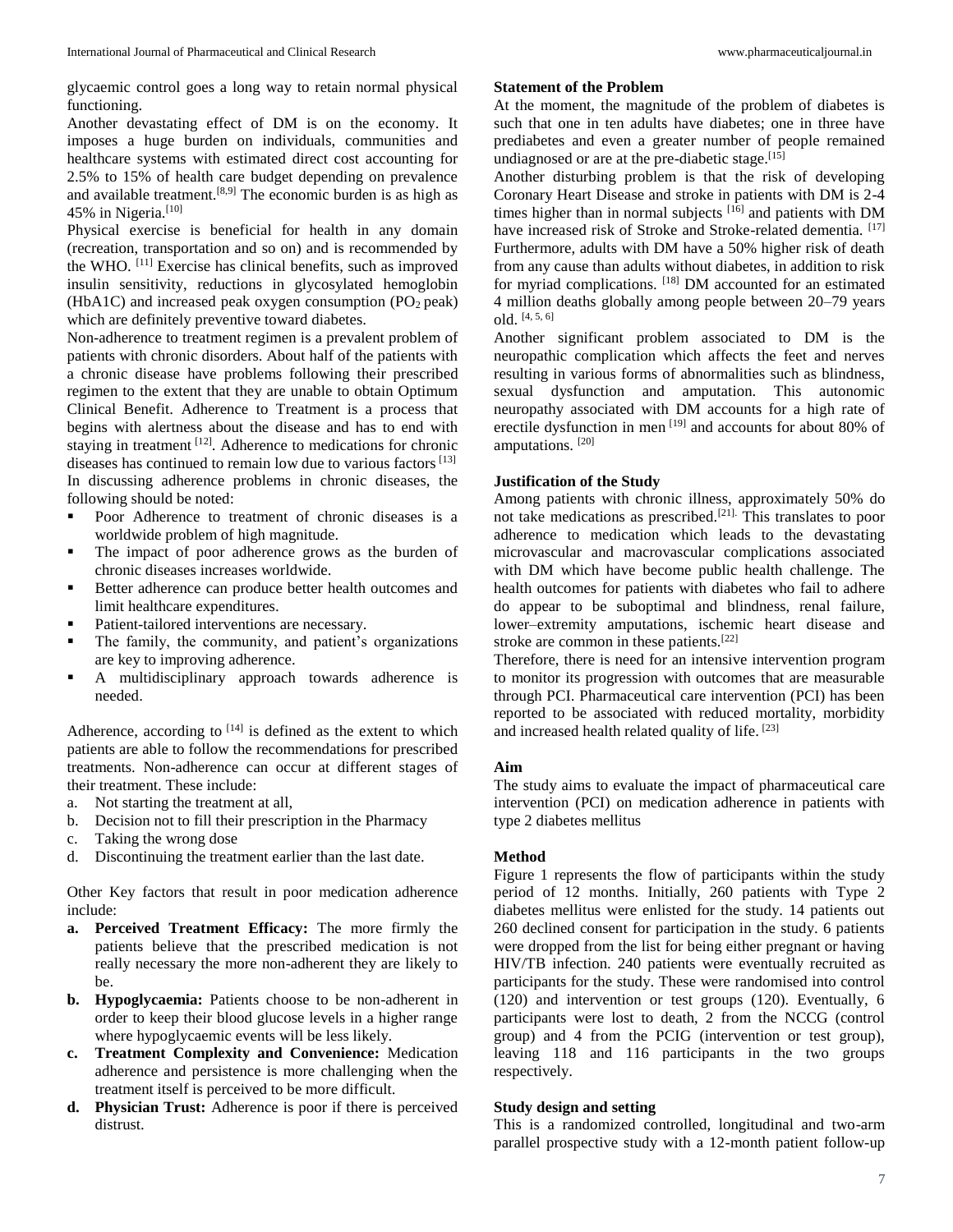conducted in a single centre (FMC Keffi) to assess the impact of pharmaceutical care intervention (PCI) on medication adherence in patients with type 2 diabetes mellitus. FMC Keffi is a referral centre for many chronic diseases including diabetes mellitus with consultant diabetologists. The hospital also has qualified clinical pharmacists who are Fellows of the West African Postgraduate College of Pharmacists (WAPCP) who provide various clinical services to patients and drug information to staff

### **Ethical Approval**

Ethical approval was given by the Health Research Ethics Committee of Federal Medical Centre, Keffi with reference number NHREC/ 21/12//2012, dated 12<sup>th</sup> September, 2017

#### **Study Participants**

260 patients with Type 2 diabetes mellitus who were 18 years and above, already taking oral hypoglycaemic agents (and not on insulin injection) were recruited from endocrinology and medical outpatient departments for the study. 14 patients out 260 declined consent for participation in the study while 6 patients were dropped from the list for being either pregnant or having HIV/TB infection.

#### **Randomization**

A systematic random sampling method was used to divide the participants into 2 groups of 120 each. The first number 2 was randomized into the control group while the next count of two was randomized into the test or intervention group. This alternate randomization continued in this pattern to the last number 240. The control group was named Normal Care Control Group (NCCG) while the test group was named Pharmaceutical Care Intervention Group (PCIG). In the intervention group patients received pharmaceutical care interventions through patient care education by clinical pharmacists while the control group patients received only usual care without any special training from the clinical pharmacists.

#### **Normal Care Process (NCP)**

Normal process of care for patients with T2DM in FMC Keffi consists of activation of patient information at the Medical Records Department, taking of vital signs at the triage room by the triage nurses, consultation/prescription by the physician and prescription filling at pharmacy with normal medication counseling. The patient usually spends an average of 8 minutes each with the physician and the pharmacist. In the normal care process, what the patient receives from the physician is usually the prescription and an instruction to go to pharmacy for his /her medication and a reminder for a new date of his next appointment. This process is repeated every month. Participants in the NCCG received only this normal care without any special training education by the clinical pharmacists. They served as the control group.

#### **Pharmaceutical Care Intervention Process (PCIP)**

Pharmaceutical Care Intervention Process, includes in addition to the NCP, structured education program (SEP) on the disease and its complications, the medications and their side effects, lifestyle modifications in diet and physical exercise,

cessation of smoking and moderation of alcohol consumption, delivered to the participants by the clinical pharmacists. Participants in PCIG received SEP at enrolment, at 2<sup>nd</sup> visit (after one month), and at  $3<sup>rd</sup>$  visit (after two months).

PCIP also consists of routinely repeated talk by the clinical pharmacists on medications including dosage, frequency and special precautions as well as balanced diet, regular exercise and need for smoking cessation, on each hospital visit.

#### **The Structured Education Program (SEP) At Enrolment**

Education needs of the participants were identified through an interactive session with the participants that lasted for about an hour. During the session, several questions that border on the disease, medication and lifestyle modification were asked. The various responses were documented, analyzed and interpreted.

#### **The Identified Education Needs of the Participants**

The responses to the questions during the interactive sessions revealed the following education needs:

- Knowledge on the disease and its prognosis
- Knowledge on the signs and symptoms
- Knowledge on the complications and their causes
- Knowledge on the medication and side effects
- Knowledge on how to monitor blood glucose
- Knowledge on exercise and its pattern
- Knowledge on how to differentiate between hypoglycemia and hyperglycemia

Participants in this group were educated on the identified educational needs above.

#### **Diabetes and its complications**

A brief rundown of diabetes and its complications was given to the participants especially on retinopathy (blindness), neuropathy (amputation) and nephropathy (kidney failure) as end organ complications of diabetes.

#### **Diabetes medications and their side effects**

Participants were briefed on the commonly used medications and their side-effects in such a way that they would be able to cope up with the unavoidable ones and avoid the avoidable ones and the benefits of medication adherence.

Use of clock or phone alarm to remind them on the time of taking their medication was encouraged.

They were discouraged from missing any dosage of their medication and the consequences of doing so were explained to them in details. This point was re-emphasized to them at every hospital visit. They were made to always remember this slogan: *missing my drug, missing my health!*

#### **Life style modifications**

Participants were taught the significance of lifestyle modifications, diet and physical activities (exercise) to adopt.

#### **Self-monitoring of blood glucose (SMBG)**

Participants were introduced to the concept of SMBG and its importance. They were made to realize that SMBG is an integral part of their diabetes management and were encouraged to measure their sugar level at least three times a week.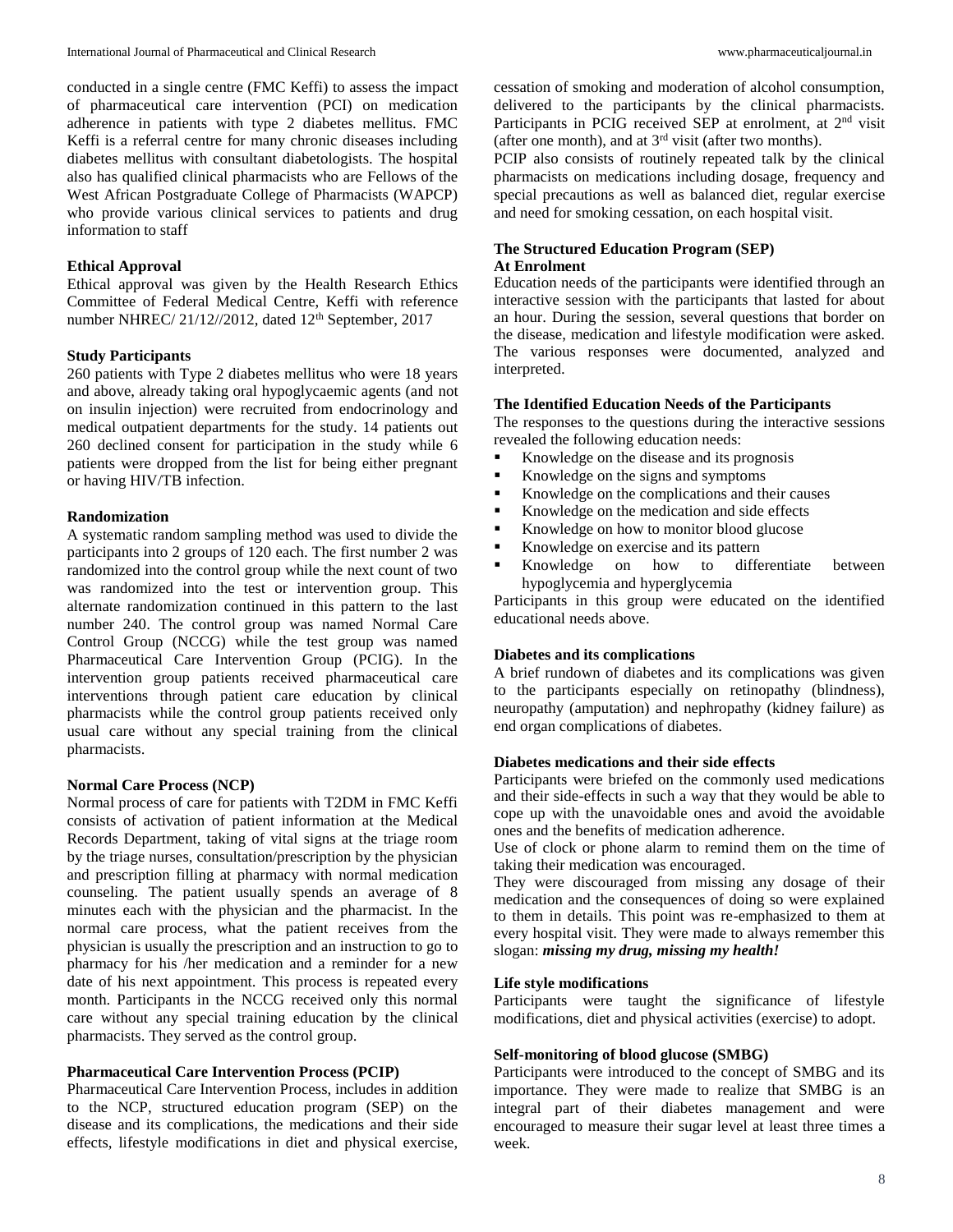# **Self-monitoring of the disease through identification of common signs and symptoms**

Participants were trained to differentiate symptoms of hyperglycemia from hypoglycemia**.** Symptoms of hyperglycemia include: extreme thirst, dry mouth, nausea, blurred vision and shortness of breath while those of hypoglycemia include: hunger, sweating, confusion, fast heartbeat, dizziness and slurred speech.

# **At 2nd Visit (after 1 month)**

Participants were carried through:

- Advanced discussions on complication and how to avoid them
- Advanced discussions on medications and their sideeffects
- Advanced discussion on adherence to medication
- Advanced discussion on lifestyle modification

On dietary control, participants were advised to reduce intake of saturated fats such as butter, fatty red meat, fast foods etc. But they were advised to increase the intake of mono and polyunsaturated fats such as olive oil.

Participants were advised to avoid foods with high glycemic index (GI) of  $> 70$  such as maize, white rice, cassava etc. But they were advised to increase intake of foods with low GI such as beans, moi-moi, carrot etc.

# **At 3rd Visit (after 2 months)**

# **Sharing experiences**

Participants were engaged in an interactive session to share their experiences on the challenges of:

- **Lifestyle modification**
- Adherence to medication
- **Target setting to achieve good glycemic controls and** other clinical parameters used in monitoring diabetes
- Self-monitoring of blood glucose level

Participants were encouraged to endure to overcome all the challenges as posed by the above-mentioned parameters.

# **Skin, Foot and Dental Care**

Participants were detailed on the importance of skin, foot and dental care. They were enlightened on the dangers of injuries to such parts. They were encouraged to use soft tooth brush to avoid injury and also to use room slippers to avoid being injured by any hard object.

# **Follow Up and Appointments**

Participants were counseled to be abreast with their appointment dates of returning to diabetic clinics for further management by their physicians and diabetologist. They were also counseled to make sure they see their clinical pharmacists on each hospital visit so that they receive pharmaceutical care education.

All the identified education needs were briefly addressed again to make sure every participant was at home with the teaching sessions.

Clinical parameters of the participants in this group were assessed at baseline, 3<sup>rd</sup>, 6<sup>th</sup> and 12<sup>th</sup> month.

Participants in this group also received continuous counselling on lifestyle modification, medication adherence and selfmonitoring of glucose at every visit to the GOPD pharmacy**.**

#### **Data Collection**

Sociodemographic data of all the recruited participants from both groups (NCCG and PCIG) were taken at baseline. Medication adherence of all the participants was also recorded at baseline by the administration of an 8-item Morisky Medication Adherence Scale Questionnaire (MMASQ). The MMASQ administration and assessment was repeated for all the participants in both groups in the  $3<sup>rd</sup>$ , 6<sup>th</sup> and 12<sup>th</sup> month. For participants with low educational background, pharmacists assisted them in responding to the questions. This helps to overcome the non-responsiveness by some participants and this practice has been reported to be acceptable in the literature. [24]

# **Outcome Measures**

The changes of the medication adherence in both NCCG and PCIG from baseline to 3 months, 6 months and 12 months and number of times participants from the 2 groups were admitted in hospitals were the primary outcome measures considered.

# **Data Analysis**

Statistical analysis was performed using the IBM SPSS Statistics for Windows Version 25. (IBM Corp., Armonk, N. Y., USA). Quantitative data were summarized as Mean and Standard deviation, while Categorical data were reported in proportions.

Socio-demographic characteristics of the participants in both groups, PCIG and NCCG were generated, analyzed and compared.

Medication adherence characteristics of the participants in both groups, were assessed, analyzed and compared at baseline,  $3<sup>rd</sup>$  month,  $6<sup>th</sup>$  month and  $12<sup>th</sup>$  month.

Data were presented as mean±SD or as percentages within groups. Baseline characteristics of the two groups were compared using chi-square and student's sample t-test. The differences in the change of Morisky scores among the two groups were analyzed using repeated measures ANOVA

# **Results**

Sociodemographic findings in the study (tables 1 and 2) revealed the following about the participants: majority of them were females (54.2%); majority had their diabetes duration falling within the range of 1-5 years (65.8%); majority were within the age range of 40-59 years (62.9%); majority of them had strong family history of diabetes (84.2%), were married (78.3%) and neither smoke cigarette (93.8%) nor drink alcohol (95.8%). A good number of the participants were either unemployed (40.4%) or retired (5.4%) from active public service; and a good number of them had no any formal education (21.2%) or had only primary education (19.2%); mean age of the control and the intervention groups are  $50.73 \pm 11.95$  and  $53.98 \pm 11.73$  respectively. While there were statistically significant differences in the family history (pvalue 0.003), marital status (p-value 0.025, duration of DM (pvalue <0.001 and gender (p-value 0.002) of participants in the study groups, the differences in age (p-value 0.075), education status (p-value 0.080), occupation (p-value 0.111), smoking (p-value 0.790) and alcohol consumption (p-value 0.179) were not statistically significant.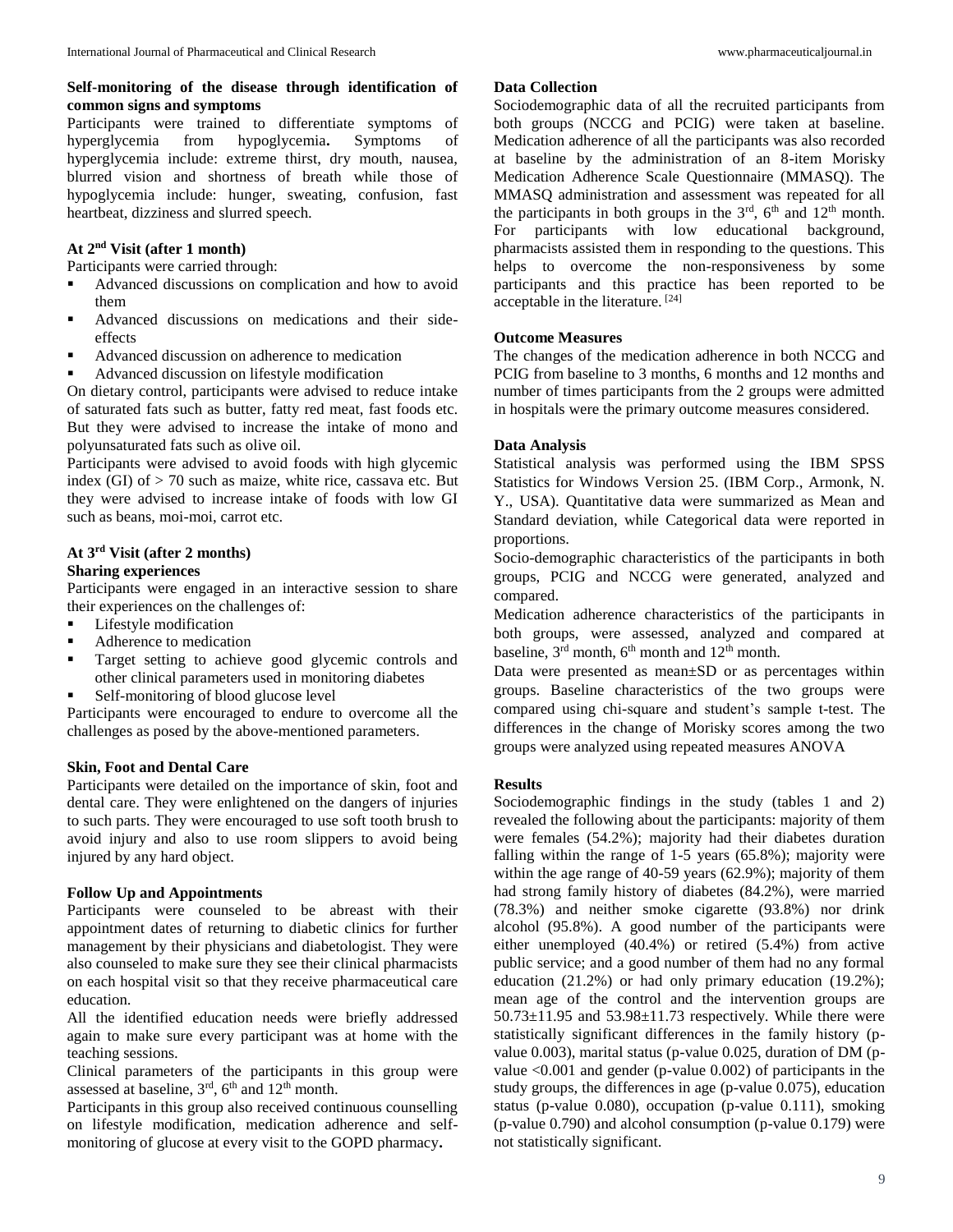| <b>Variables</b> | <b>NCCG (120)</b>           | <b>PCIG (120)</b> | p-value |
|------------------|-----------------------------|-------------------|---------|
|                  | Age (years)                 |                   |         |
| $20 - 39$        | 17(14.1)                    | 12(10.9)          | 0.075   |
| $40 - 59$        | 82 (68.4)                   | 69 (57.4)         |         |
| $60 - 79$        | 19(15.8)                    | 36 (30.0)         |         |
| Above 79         | 2(1.7)                      | 2(1.7)            |         |
| Mean $\pm SD$    | $50.73 \pm 11.95$           | $53.98 \pm 11.73$ |         |
|                  | Gender                      |                   | 0.002   |
| Female           | 53 (44.2)                   | 77 (64.2)         |         |
| Male             | 67(55.8)                    | 43 (35.8)         |         |
|                  | Duration of diabetes (yrs.) |                   | < 0.001 |
| $\le$ / $=$ 5    | 99 (82.5)                   | 59 (48.7)         |         |
| $6 - 10$         | 10(8.3)                     | 32 (26.9)         |         |
| $11 - 15$        | 6(5.0)                      | 13 (10.9)         |         |
| $16 - 20$        | 3(2.5)                      | 5(4.2)            |         |
| $21 - 25$        | 1(0.8)                      | 5(4.2)            |         |
| $26 - 30$        | 0(0.0)                      | 3(2.5)            |         |
| $31 - 35$        | 1(0.8)                      | 1(0.8)            |         |
| $36 - 40$        | 0(0.0)                      | 2(1.7)            |         |
| Mean $\pm SD$    | $4.67 \pm 4.91$             | $8.78 \pm 8.45$   |         |
|                  | <b>Educational</b> status   |                   | 0.08    |
| None             | 23(19.2)                    | 28 (23.3)         |         |
| Primary          | $\overline{25}$ (20.8)      | 21(17.5)          |         |
| Secondary        | 42 (35.0)                   | 27(22.5)          |         |
| Tertiary         | 30(25.0)                    | 44 (36.7)         |         |
|                  | Occupation                  |                   | 0.111   |
| Employed         | 57 (47.5)                   | 73 (60.8)         |         |
| Retired          | 8(6.7)                      | 5(4.2)            |         |
| Unemployed       | 55 (45.8)                   | 42 (35.0)         |         |
|                  | Marital status              |                   | 0.025   |
| Divorced         | 6(5.0)                      | 2(1.7)            |         |
| Married          | 94 (78.3)                   | 94 (78.3)         |         |
| Single           | 12(10.0)                    | 5(4.2)            |         |
| Widowed          | 8(6.7)                      | 19(15.8)          |         |

**Table 1:** Socio-Demographic Characteristics of the Study Participants

NCCG=Normal Care Control Group, PCIG= Pharmaceutical Care Control Group

**Table 2:** Family History and Social Habits of the Study Participants

| <b>Variables</b> | <b>NCCG (120)</b>          | <b>PCIG (120)</b> | p-value |
|------------------|----------------------------|-------------------|---------|
|                  | Family history of diabetes |                   | 0.003   |
| Yes              | 108(90.0)                  | 94 (78.3)         |         |
| No               | 12(10.0)                   | 16(13.3)          |         |
| Don't know       | 0(0.0)                     | 10(8.3)           |         |
|                  | Smoking                    |                   | 0.79    |
| Yes              | 7(5.8)                     | 8(6.7)            |         |
| No               | 113 (94.2)                 | 112 (93.3)        |         |
|                  | Alcohol consumption        |                   | 0.197   |
| Yes              | 3(2.5)                     | 7(5.8)            |         |
| No               | 117(97.5)                  | 113 (94.2)        |         |

NCCG=Normal Care Control Group, PCIG=Pharmaceutical Care Control Group

Adherence Scale (Table 3) revealed that while statistically significant changes were achieved in the intervention group (PCIG) from baseline to 3 months, 6 months and 12 months all with p=0.001. There was no statistically significant change in the control group (NCCG) except in the  $12<sup>th</sup>$  month (p= 0.015) as seen in table 4.

At baseline, participants in the control group (table 4) had relatively more medium adherence (40.8%) and high adherence (2.5%) than the intervention group (table 3) which recorded 39.2% and 0.0% respectively. However, on a general note, participants in both the intervention and control groups

showed poor adherence to medications  $(p<0.2)$  at baseline. At the  $3<sup>rd</sup>$ ,  $6<sup>th</sup>$  and  $12<sup>th</sup>$  months, the intervention group had more number of participants with high adherence to medication compared to the control group. While the former recorded 31.9%, 32.2% and 27.6% at the  $3<sup>rd</sup>$ , 6<sup>th</sup> and 12<sup>th</sup> months, the latter had only 5.0%, 6.8% and 7.7% respectively. On the other hand, the number of participants in the control group with low adherence to medication was consistently higher in the  $3<sup>rd</sup>$  month (49.6%), 6<sup>th</sup> month (45.8%) and  $12<sup>th</sup>$  month (39.8%) compared to the intervention group that recorded only 16%, 13.6% and 10.3% respectively.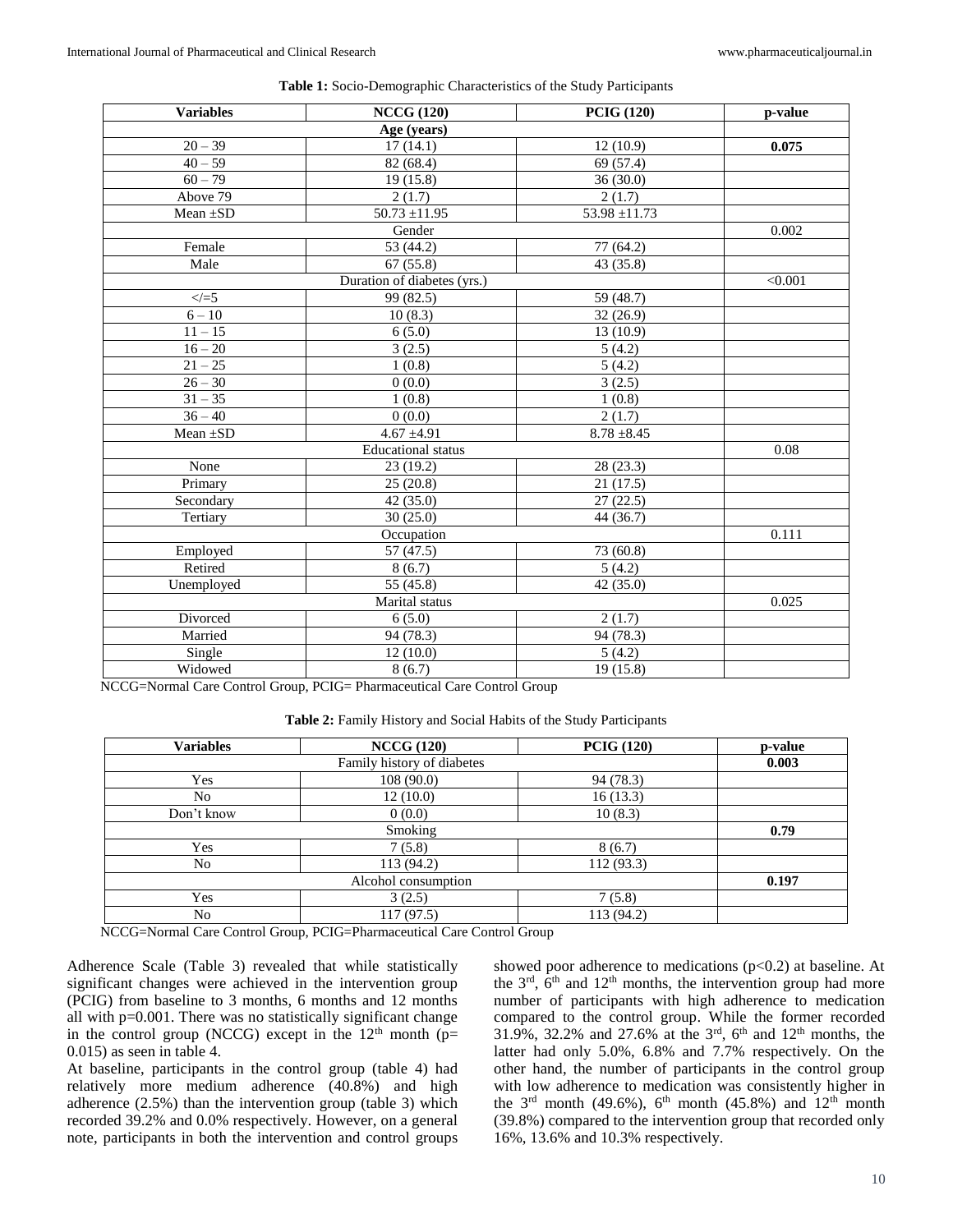| <b>LEVEL</b>                                               | <b>Baseline</b> | $3rd$ month  | p-value |
|------------------------------------------------------------|-----------------|--------------|---------|
|                                                            | Adherence Level |              |         |
| Low                                                        | 73 (60.8)       | 19(16.0)     | < 0.001 |
| Medium                                                     | 47 (39.2)       | 62(52.1)     |         |
| High                                                       | 0(0.0)          | 38 (31.9)    |         |
| Adherence Level                                            | Baseline        | $6th$ month  |         |
| Low                                                        | 73 (60.8)       | 16(13.6)     | < 0.001 |
| Medium                                                     | 47 (39.2)       | 64 (54.2)    |         |
| High                                                       | 0(0.0)          | 38 (32.2)    |         |
| Adherence Level                                            | Baseline        | $12th$ month |         |
| Low                                                        | 73 (60.8)       | 12(10.3)     | < 0.001 |
| Medium                                                     | 47 (39.2)       | 72(62.1)     |         |
| High                                                       | 0(0.0)          | 32(27.6)     |         |
| -----<br>$\sim$ $\sim$<br>$\cdot$ $\cdot$ $\sim$<br>$\sim$ |                 |              |         |

**Table 3:** Intra-Group Comparison of Medication Adherence Assessment with 8-Item MMAS for PCIG

PCIG=Pharmaceutical Care Intervention Group

At baseline, participants in the control group (table 4) had relatively more medium adherence (40.8%) and high adherence (2.5%) than the intervention group (table 3) which recorded 39.2% and 0.0% respectively. However, on a general note, participants in both the intervention and control groups showed poor adherence to medications  $(p<0.2)$  at baseline. At the  $3<sup>rd</sup>$ ,  $6<sup>th</sup>$  and  $12<sup>th</sup>$  months, the intervention group had more number of participants with high adherence to medication compared to the control group. While the former recorded

31.9%, 32.2% and 27.6% at the  $3<sup>rd</sup>$ , 6<sup>th</sup> and 12<sup>th</sup> months, the latter had only 5.0%, 6.8% and 7.7% respectively. On the other hand, the number of participants in the control group with low adherence to medication was consistently higher in the  $3<sup>rd</sup>$  month (49.6%), 6<sup>th</sup> month (45.8%) and  $12<sup>th</sup>$  month (39.8%) compared to the intervention group that recorded only 16%, 13.6% and 10.3% respectively. However, on a general note, the changes were statistically significant with p-values of 0.001 in each of the 3 months (table 3).

**Table 4:** Intra-Group Comparison of Medication Adherence Assessment with 8-Item MMAS for NCCG

| <b>Level</b>           | <b>Baseline</b> | $3rd$ month  | p-value |
|------------------------|-----------------|--------------|---------|
| <b>Adherence Level</b> |                 |              |         |
| Low                    | 68 (56.7)       | 59 (49.6)    | 0.391   |
| Medium                 | 49 (40.8)       | 54 (45.4)    |         |
| High                   | 3(2.5)          | 6(5.0)       |         |
| Adherence Level        | Baseline        | $6th$ month  |         |
| Low                    | 68 (56.7)       | 54 (45.8)    | 0.115   |
| Medium                 | 49(40.8)        | 56 (47.4)    |         |
| High                   | 3(2.5)          | 8(6.8)       |         |
| Adherence Level        | <b>Baseline</b> | $12th$ month |         |
| Low                    | 68 (56.7)       | 47 (39.8)    | 0.015   |
| Medium                 | 49 (40.8)       | 62(52.5)     |         |
| High                   | 3(2.5)          | 9(7.7)       |         |

NCCG=Normal Care Control Group

Table 5 shows the number of hospital admissions the participants from the two groups had during the study period. While the control group had 34 (28.6%), 37 (31.4%) and 26 (22.0%) hospitalizations in the  $3<sup>rd</sup>$ , 6<sup>th</sup> and 12<sup>th</sup> months, the

intervention group only had  $7(5.9\%)$ ,  $5(4.2\%)$  and  $1(0.9\%)$ respectively, with P-values  $\langle 0.001 \rangle$  in each of the three months.

| <b>Table 5:</b> Inter-Group Comparison on Adherence Assessment by 8-items MORISKY Scale Patients Compliance to DM care |  |
|------------------------------------------------------------------------------------------------------------------------|--|
|------------------------------------------------------------------------------------------------------------------------|--|

|                  | <b>PCIG</b> | <b>NCCG</b> | p-value |
|------------------|-------------|-------------|---------|
| Baseline         | (n:120)     | (n:120)     | 0.2     |
| Low adherence    | 73 (60.8)   | 68 (56.7)   |         |
| Medium adherence | 47 (39.2)   | 49 (40.8)   |         |
| High adherence   | 0(0.0)      | 3(2.5)      |         |
| 3rd month        | (n:119)     | (n:119)     | < 0.001 |
| Low adherence    | 19(16.0)    | 59 (49.6)   |         |
| Medium adherence | 62(52.1)    | 54 (45.4)   |         |
| High adherence   | 38 (31.9)   | 6(5.0)      |         |
| 6th month        | (n:118)     | (n:118)     | < 0.001 |
| Low adherence    | 16(13.6)    | 54 (45.8)   |         |
| Medium adherence | 64 (54.2)   | 56 (47.4)   |         |
| High adherence   | 38 (32.2)   | 8(6.8)      |         |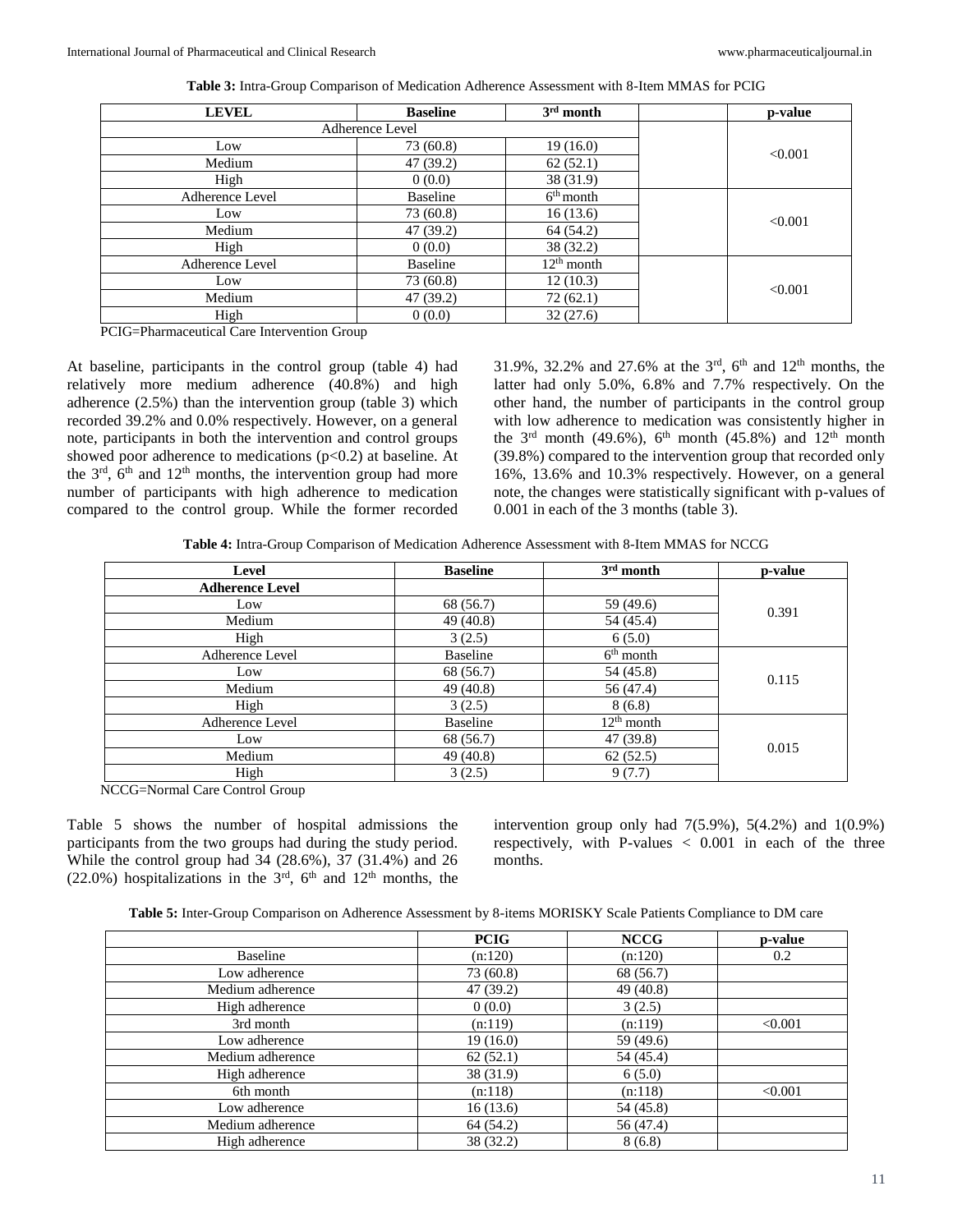| 12th month       | (n:116)  | (n:118)   | $0.001$ |
|------------------|----------|-----------|---------|
| Low adherence    | 12(10.3) | 47 (39.8) |         |
| Medium adherence | 72(62.1) | 62(52.5)  |         |
| High adherence   | 32(27.6) | Q (7      |         |
|                  |          |           |         |

DM=Diabetes mellitus, NCCG=Normal Care Control Group, PCIG=Pharmaceutical Care Intervention Group*,*

Table 6 shows the number of hospital admissions the participants from the two groups had during the study period. While the control group had 34 (28.6%), 37 (31.4%) and 26 (22.0%) hospitalizations in the  $3<sup>rd</sup>$ ,  $6<sup>th</sup>$  and  $12<sup>th</sup>$  months, the intervention group only had  $7(5.9\%)$ , 5(4.2%) and 1(0.9%) respectively, with P-values  $< 0.001$  in each of the three months.

**Table 6:** Inter-Group comparison of number of hospital admissions during the Study Period

|                        | <b>Number of patients</b> |             | Number of admission |             |         |
|------------------------|---------------------------|-------------|---------------------|-------------|---------|
|                        | NGGC                      | <b>PCIG</b> | NGGC                | <b>PCIG</b> | p-value |
| <b>Baseline</b>        | 120                       | 120         | 0(0.0)              | 0(0.0)      | ----    |
| $3rd$ month            | 119                       | 119         | 34(28.6)            | 7(5.9)      | < 0.001 |
| $6th$ month            | 118                       | l 18        | 37(31.4)            | 5(4.2)      | < 0.001 |
| 12 <sup>th</sup> month | 118                       | .16         | 26(22.0)            | (0.9)       | < 0.001 |

#### **Discussion**

While there were statistically significant differences in the family history (p-value 0.003), marital status (p-value 0.025, duration of DM (p-value  $\langle 0.001 \rangle$  and gender (p-value 0.002) of participants in the study groups, the differences in age (pvalue 0.075), education status (p-value 0.080), occupation (pvalue 0.111), smoking (p-value 0.790) and alcohol consumption (p-value 0.179) were not statistically significant. This implies that the participants in the study groups have similarities to a certain extent and also differ to a certain extent in sociodemographic characteristics. The statistical differences in the sociodemographic data could be due to sociocultural differences, time of diagnosis, low physical activities in females than males.

On the other hand, participants in this study from both the control and the intervention groups displayed poor adherence to medication at baseline, though not statistically significant. This could be due to low socioeconomic status as a result of relatively high unemployment and enormous family responsibilities, as most of the participants were married. Similar finding was reported by.  $[25]$  In resource settings where healthcare involves direct, indirect, variable and fixed costs, full healthcare will be inaccessible, and non-adherence will be an inevitable occurrence for patients with low socioeconomic power as a result difficulty in refilling medication at pharmacy. This translates to increased difficulty in adhering to treatment. This was reported by Seligman *et al*., 2012[26] in ''Food insecurity and glycemic control among low-income patients with type 2 diabetes''

From the results the study demonstrated an improvement in medication adherence and reduction in hospital admission from baseline to 3rd, 6th and 12th months in the intervention group more than the control group. This translates to enhanced adherence to medication after the study period. The enhancement could be ascribed to the focused patient education on the disease and its complications, lifestyle modifications on diet and exercise, and the repeated counseling on medication use as it relates to timing and consistency, delivered to the participants in the intervention group, by the clinical pharmacists, times and again, as detailed in the structured education program. This consistent bonding of clinical pharmacists with the patients over a period of 12

months, could have led to the development of a strong patientpharmacist professional relationship. This also could have improved the problem-solving skills of the pharmacists and might have increased the confidence of patients, which would result in improved medication adherence. Similar findings were reported by other studies demonstrating the impact of pharmaceutical care intervention in improving medication adherence in chronic medical conditions.[27] A systematic review of randomized control trials on improving the adherence of type 2 diabetes mellitus patients with pharmacy care by Antoine *et al.*, 2014<sup>[28]</sup> also reported similar findings. Again other studies also reported that patient education sessions by pharmacists resulted in improvements in medication adherence in diabetes.[29, 30] All these are consistent to the findings of this study. Pharmacotherapeutic knowledge of pharmacists confers them unique roles in different patient care services and disease management including PCI which proves to be an effective tool in improving adherence to antidiabetic medications and health outcomes. Pharmaceutical care is a product of the global paradigm shift in pharmaceutical education and practice, which gives a pharmacist a patient-centred training that specially positions him to educate, implement and monitor patients on medication therapies, which ultimately lead to better health outcomes <sup>[31]</sup> This study demonstrated greater glycaemic control and reduction in hospital admission in the intervention group over the control group. This could be attributed to the acceptance by the participants in the intervention group, of the concepts of self-monitoring of blood glucose (SMBG) and selfmonitoring of disease (SMD) through identification of common signs and symptoms such as hypoglycemia and hyperglycemia which often lead to hospitalization. The work of [32] proved that self-care practice training and consistent pharmacist counseling reduced patient hospitalization. The SEP appeared to have helped the patients to make selfbehavioral changes that improve medication adherence.

#### **Conclusion**

The findings of this study revealed that pharmaceutical care intervention improves medication adherence and also minimizes hospitalizations in patients with type 2 diabetes mellitus. The improvement in these two outcomes resulting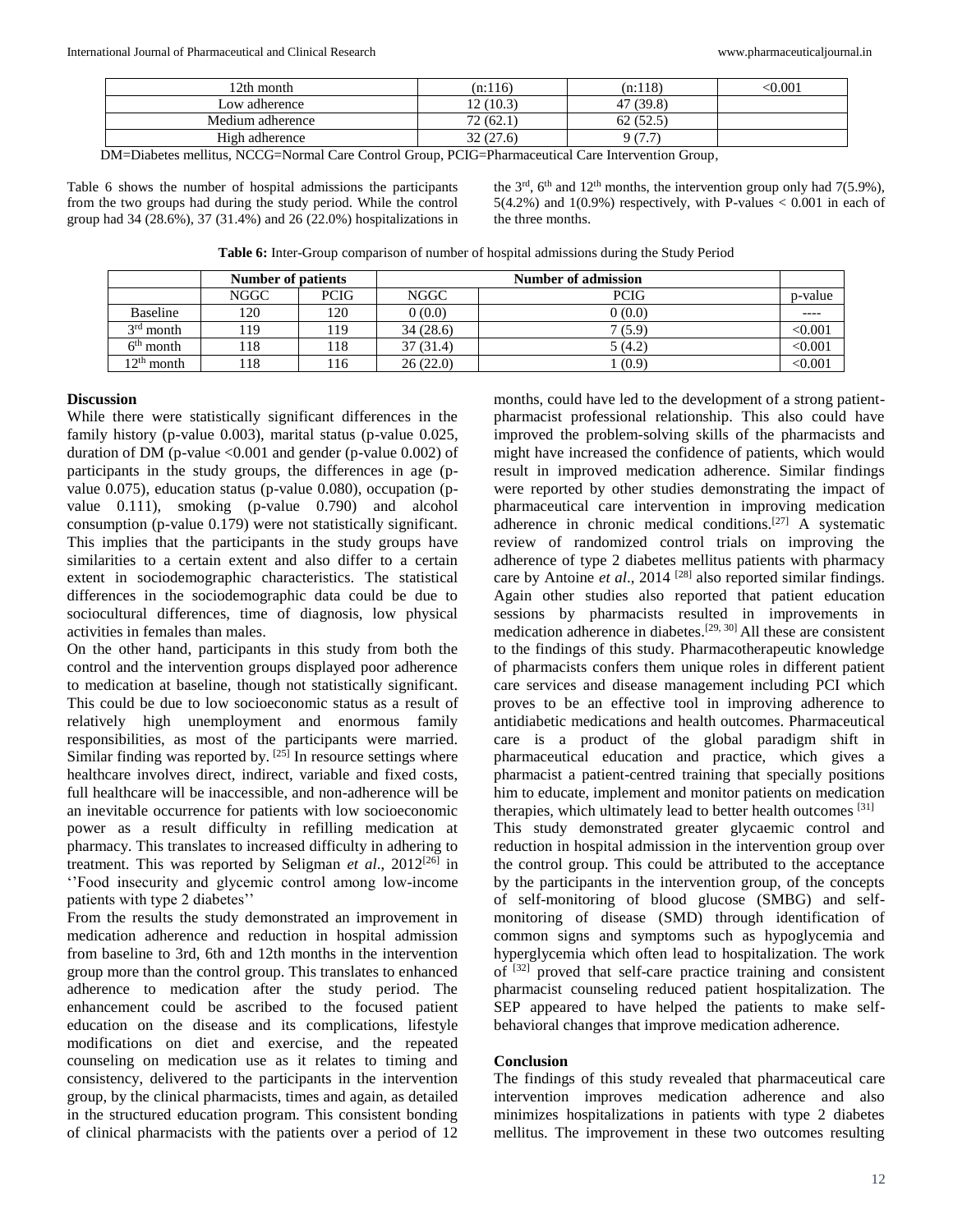from clinical pharmacists' professional role, incorporating pharmaceutical care intervention into the healthcare process within healthcare institutions will optimize treatment goals and outcomes.

# **References**

1. Cho NH, Shaw J E, Karuranga S, Huang Y, da Rocha Fernandes JD, Ohlrogge AW, *et al*. IDF Diabetes Atlas: Global estimates of diabetes prevalence for 2017 and projections for 2045. Diabetes research and clinical practice,2018:138:271–281.

https://doi.org/10.1016/j.diabres.2018.02.023

- 2. Uloko A, Musa B, Ramalan M, Gezawa I, Puepet F, Uloko A, *et al*. Prevalence and Risk Factors for Diabetes Mellitus in Nigeria. A Systematic Review and, 2018.
- 3. Adeloye D, Ige JO, Aderemi AV, Adeleye N, Amoo E O, Auta A, *et al*. Estimating the prevalence, hospitalisation and mortality from type 2 diabetes mellitus in Nigeria:a systematic review and meta-analysis. *BMJ*  Open,2017:7(5):e015424. doi: 10.1136/bmjopen-2016- 015424
- 4. Cho NH, Shaw JE, Karuranga S, Huang Y, da Rocha Fernandes JD, Ohlrogge AW, *et al*. IDF Diabetes Atlas: Global estimates of diabetes prevalence for 2017 and projections for 2045. Diabetes research and clinical practice,2018:138:271-281.

https://doi.org/10.1016/j.diabres.2018.02.023 5. Lind M, Pivodic A, Svensson AM, Ólafsdóttir AF, Wedel

- H, Ludvigsson J. HbA & lt;sub>1c</sub&gt; level as a risk factor for retinopathy and nephropathy in children and adults with type 1 diabetes: Swedish population based cohort study. *BMJ* (Clinical research ed.),2019:366:l4894. doi: 10.1136/bmj.l4894
- 6. Kalra S, Jena BN, Yeravdekar R. Emotional and Psychological Needs of People with Diabetes. Indian journal of endocrinology and metabolism*,*  2018:22(5):696-704. doi: 10.4103/ijem.IJEM\_579\_17
- 7. Bosch M, Faber M J, Cruijsberg J, *et al*. Review article: Effectiveness of patient care teams and the role of clinical expertise and coordination: a literature review. Medical care research and review MCRR,2009:66(6):5S–35S. https://doi.org/10.1177/1077558709343295
- 8. Bommer C, Heesemann E, Sagalova V, Manne-Goehler J, Atun R, Bärnighausen T. The global economic burden of diabetes in adults aged 20-79 years: A cost-of-illness study. The Lancet Diabetes & Endocrinology,2017:5.doi: 10.1016/S2213-8587(17)30097-9
- 9. Erzse A, Stacey N, Chola L, Tugendhaft A, Freeman M, Hofman K. The direct medical cost of type 2 diabetes mellitus in South Africa: a cost of illness study. Global health action, 2019:12(1):1636611-1636611. Doi: 10.1080/16549716.2019.1636611
- 10. Okoronkwo IL, Ekpemiro J N, Okwor EU, Okpala PU, Adeyemo FO. Economic burden and catastrophic cost among people living with type2 diabetes mellitus attending a tertiary health institution in south-east zone, Nigeria. BMC research notes*,*2015:8(1):527. doi: 10.1186/s13104-015-1489-x
- 11. Speight J, Holmes-Truscott E, Hendrieckx C, Skovlund S, Cooke D. Assessing the impact of diabetes on quality of

life: what have the past 25 years taught us? Diabetic Medicine, 2020: 37(3): 483-492. doi: https://doi.org/10.1111/dme.14196

- 12. Danielson E, Melin-Johansson C, Modanloo M. Adherence to Treatment in Patients with Chronic Diseases: From Alertness to Persistence. Int J Community Based Nurs Midwifery,2019:7(4):248-257. doi: 10.30476/ijcbnm.2019.81303.0
- 13. Fernandez-Lazaro CI, García-González JM, Adams DP, Fernandez-Lazaro D, Mielgo-Ayuso J, Caballero-Garcia A, *et al*. Adherence to treatment and related factors among patients with chronic conditions in primary care: a cross-sectional study. BMC Family Practice, 2019:20(1):132. doi: 10.1186/s12875-019-1019-3
- 14. Vrijens BG, Hughes DA, Przemyslaw K, Demonceau J, Ruppar T, *et al.* A new taxonomy for describing and defining adherence to medications. Br J Clinical Pharmacology,2012:73(5):691-705.
- 15. Khan RMM, Chua ZJY, Tan JC, Yang Y, Liao Z, Zhao Y. From Pre-Diabetes to Diabetes: Diagnosis, Treatments and Translational Research. *Medicina (Kaunas, Lithuania),*2019:55(9):546.doi:10.3390/medicina5509054
- 16. Dal Canto E, Ceriello A, Rydén L, Ferrini M, Hansen TB, Schnell O. Diabetes as a cardiovascular risk factor: An overview of global trends of macro and micro vascular complications. *Eur J Prev Cardiol* (2019);26(2\_suppl):25-

32.doi:10.1177/20474873198783710

- 17. Tun NN, Arunagirinathan G, Munshi SK, Pappachan JM. Diabetes mellitus and stroke: A clinical update. World journal of diabetes 2017:8(6):235-248. doi: 10.4239/wjd.v8.i6.235
- 18. Rowley WR, Bezold C, Arikan Y, Byrne E, Krohe S. Diabetes 2030: Insights from Yesterday, Today, and Future Trends. *Population health managemen,* 2017:20(1):6-12. doi: 10.1089/pop.2015.0181
- 19. Nisahan B, Kumanan T, Rajeshkannan N, Peranantharajah T, Aravinthan M. Erectile dysfunction and associated factors among men with diabetes mellitus from a tertiary diabetic center in Northern Sri Lanka. BMC research notes, 2019:12(1):210-210. doi: 10.1186/s13104-019-4244-x
- 20. Pop-Busui R, Boulton AJM, Feldman EL, Bril V, Freeman R, Malik RA. Diabetic Neuropathy: A Position Statement by the American Diabetes Association. Diabetes Care,2017:40(1):136. doi: 10.2337/dc16-2042
- 21. Lee JK, Grace KA, Taylor AJ. Effect of a pharmacy care program on medication adherence and persistence, blood pressure, and low-density lipoprotein cholesterol: a randomized controlled trial. JAMA,2006:296(21):2563- 2571. [PubMed] [Google Scholar]
- 22. ABEBHippisley-Cox J, Coupland C. Diabetes treatments and risk of amputation, blindness, severe kidney failure, hyperglycaemia, and hypoglycaemia: open cohort study in primary care. *BMJ (Clinical research ed.)*,2016:352: i1450-i1450. doi: 10.1136/bmj.i145
- 23. Lindenmeyer A, Hearnshaw H, Vermeire E, Van Royen P, Wens J, Biot Y. Interventions to improve adherence to medication in people with type 2 diabetes mellitus: a